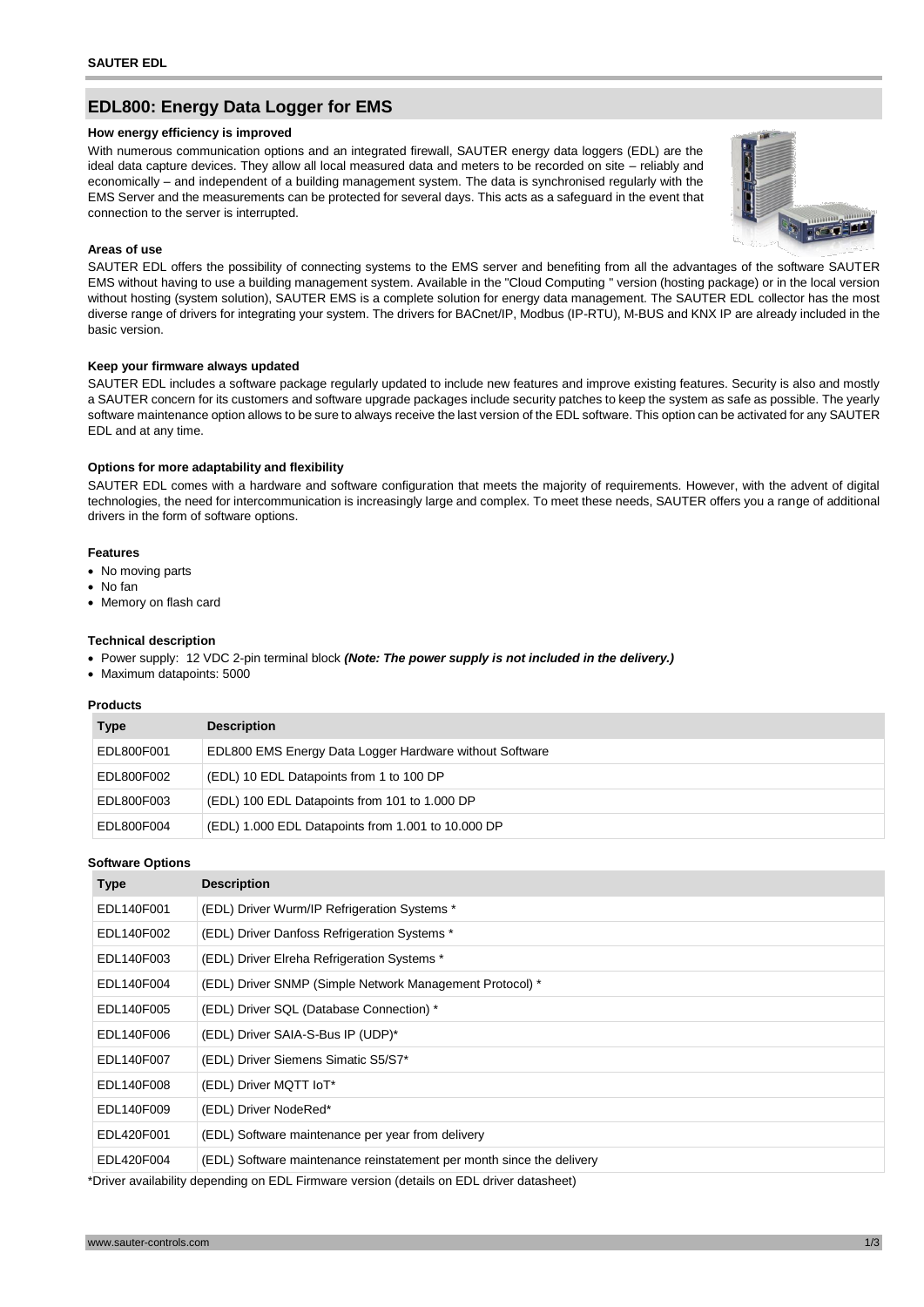#### **Technical features**

| Power supply      |          | Permissible ambient conditions |                      |
|-------------------|----------|--------------------------------|----------------------|
| Supply voltage    | 12 VDC   | Operating temperature          | $-20 - 60^{\circ}$ C |
| Power consumption | 12V @ 1A | Humidity non-condensing        | $10\% \sim 95\%$     |

#### **Interface, communication Installation**

| Ethernet                        | 2x 1000 Mbps (RJ45 Port)         | Type, holder                          | DIN Rail Mounting Kit |
|---------------------------------|----------------------------------|---------------------------------------|-----------------------|
| <b>COM</b>                      | 2x RS-232/422/485 (DB9)          | Dimensions $L \times H \times W$ (mm) | 137x102.8x36.2        |
| <b>USB</b>                      | 2x USB 3.2                       | Weight (kg)                           | $0.67$ kg / 1.03kg    |
|                                 |                                  |                                       |                       |
| Drivers included in the licence | <b>BACnet IP</b>                 | <b>Certification</b>                  | CE, FCC               |
|                                 | Modbus (TCP & RTU)               |                                       |                       |
|                                 | M-BUS                            |                                       |                       |
|                                 | KNX-IP                           |                                       |                       |
|                                 |                                  |                                       |                       |
| Display                         | 1 x VGA (up to 1920 x 1080@60Hz) |                                       |                       |
|                                 |                                  |                                       |                       |

#### **Architecture**

| Processor | Intel Atom x5-E3930 dual-core 1.3 GHz |
|-----------|---------------------------------------|
| RAM       | 2GB SO-DIMM DDR3L 1600/1867           |
| Storage   | 32GB mSATA (SSD)                      |

| Operating temperature                 | $-20 - 60^{\circ}C$   |
|---------------------------------------|-----------------------|
| Humidity non-condensing               | $10\% \sim 95\%$      |
| Installation                          |                       |
| Type, holder                          | DIN Rail Mounting Kit |
| Dimensions $L \times H \times W$ (mm) | 137x102.8x36.2        |

# **Comments on the project study**

All drivers listed are included with the software and are activated via a license key. For all relevant data points alarms can be defined. Alarms can be kept in sync with EMS, so that acknowledgement is possible on EDL or EMS. There is also the possibility to define time schedules. In addition, the EDL establishes a VPN connection in order to meet the necessary security requirements for transmission of data over the Internet from remote locations.

EDL configuration can be done via the full HTML5 web server embedded allowing to configure, visualize data and monitoring the system from any device (computer, smartphone or tablet). Integration with the EMS server is completely prepared. An EMS administrator is able to manage local users on EDL, upgrade the EDL firmware remotely and backup all EDL, that are linked to the project, automatically.